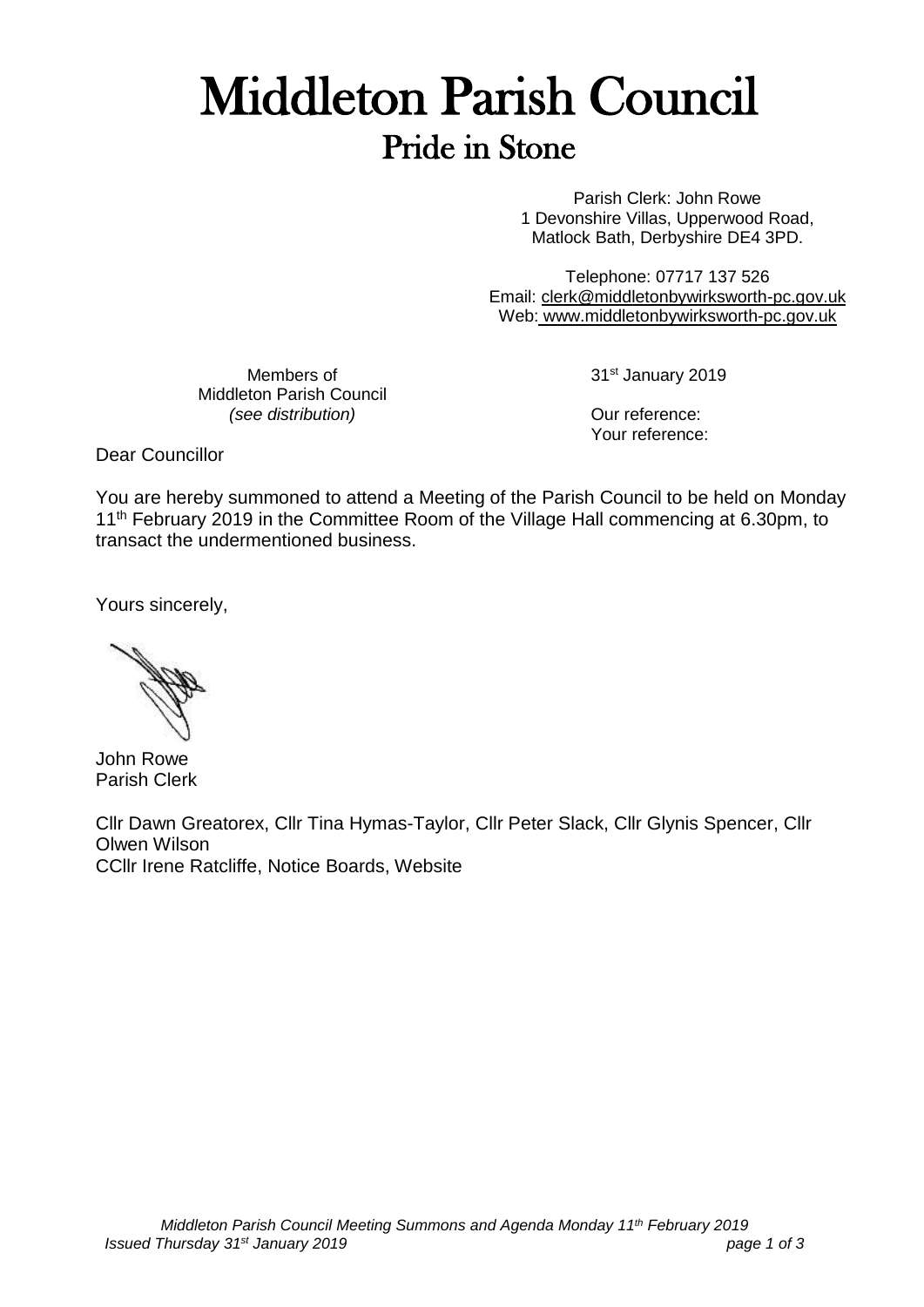## Middleton Parish Council Pride in Stone

Parish Clerk: John Rowe 1 Devonshire Villas, Upperwood Road, Matlock Bath, Derbyshire DE4 3PD.

Telephone: 07717 137 526 Email: [clerk@middletonbywirksworth-pc.gov.uk](mailto:clerk@middletonbywirksworth-pc.gov.uk) Web: [www.middletonbywirksworth-pc.gov.uk](http://www.middletonbywirksworth-pc.gov.uk/) 31st January 2019

## **A meeting of the Parish Council is to be held in the Committee Room of the Village Hall, Main Street, Middleton on Monday 11 th February 2019 at 6.30pm**

### **Agenda**

Non-confidential items

- 1. Election of Chair
- 2. To receive and accept apologies for absence
- 3. Chair's announcements
- 4. Variation of Order of Business
- 5. Declaration of Members Interests
	- (a) To enable members to declare the existence and nature of any Disclosable Pecuniary Interests they have in subsequent agenda items, in accordance with the Parish Council's Code of Conduct. Interests that become apparent at a later stage in the proceedings may be declared at that time.
	- (b) To receive and approve requests for dispensation from members in which they have a Disclosable Pecuniary Interest.
- 6. Items in Exclusion

To consider whether any items should be considered in exclusion of the public and press

- 7. Public Speaking
	- (a) Guest Speakers; Safer Neighbourhoods Team
	- (b) A period of not more than 15 minutes will be made available for members of the public and Members of the Council to comment on any matter (representations are limited to a maximum of 3 minutes per person).
	- (c) Report from and questions to County Councillor
	- (d) Report from and questions to District Councillor
- 8. Minutes

To approve the minutes of the meetings held;

- (a) Monday 14th January 2019 (Extraordinary Meeting)
- (b) Monday 14th January 2019
- (c) Tuesday 29th January 2019 (Extraordinary Meeting)
- 9. Clerk's Report

To approve Clerk's Report on action taken on meetings since 14<sup>th</sup> January 2019